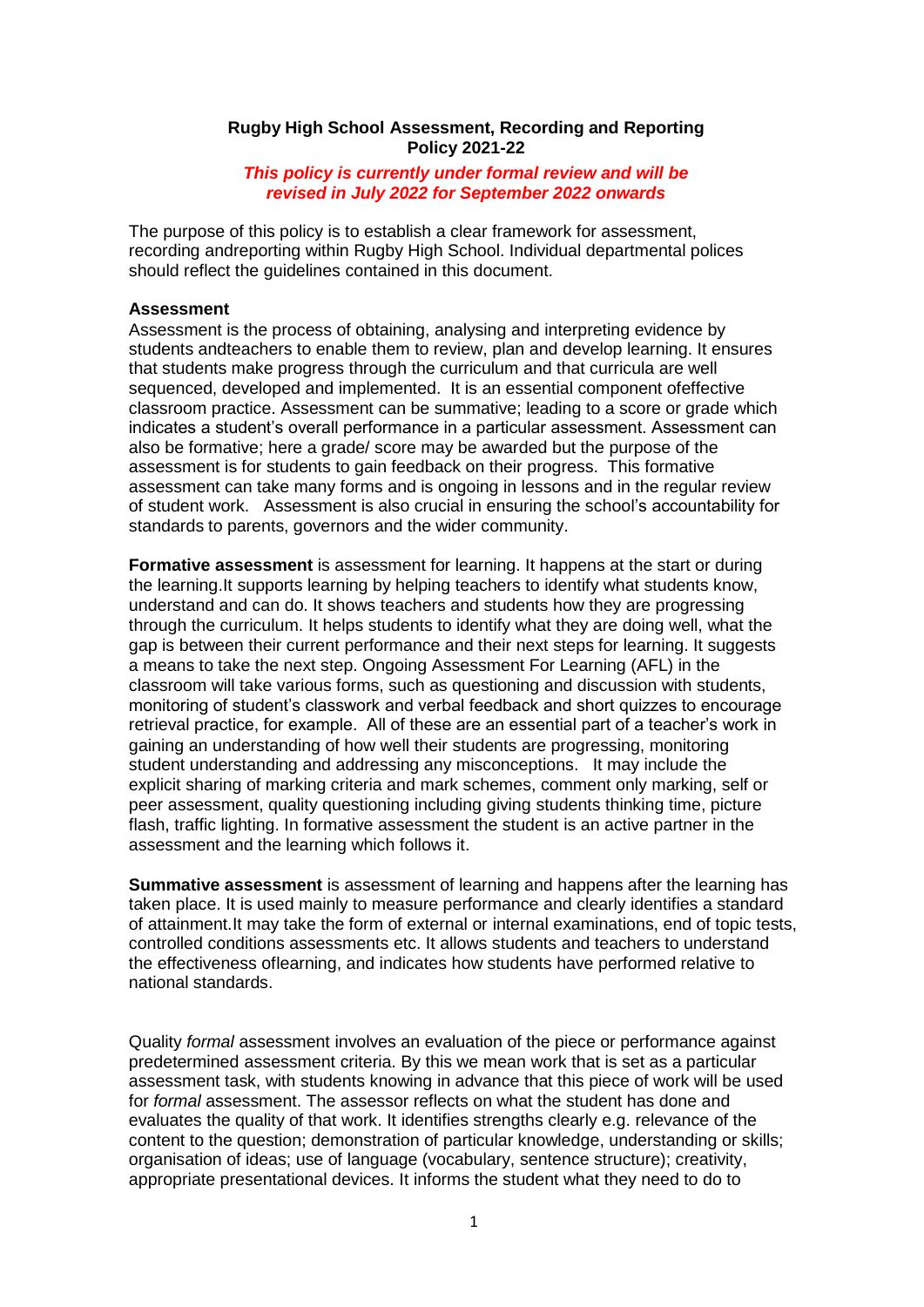improve their work by setting one or more explicit targets. It gives the student information about how they can achieve their target(s) and shows evidence that previously set targets have been followed up. In *formally* assessing work, the balance of comment should be positive e.g. as in What Worked Well, and Even Better If

# **Exemplar**

**What worked well:** Dinah, your answer is well focused on the question. Your analysis of the causes of urban decay is detailed and well evidenced.

**Even better if:** In your next answer try to use more specific geographical terms from word lists in your classnotes and textbook

**Green pen student reflection:** when marked work is returned to students, students are given the opportunity to reflect on and edit their work making improvements and corrections in green. Students may also be asked to set their own targets for improvement which will be written in green.

# **Correction of Work**

At RHS we follow a policy of selective correction. Selective correction involves the identificationof some:

- misspelled words (normally not more than three per piece of work)
- a few individual sentences or possibly a single paragraph where the expression is eithergrammatically incorrect or hampers communication
- places where the punctuation is inaccurate or does not support the meaning (normallynot more than three examples)

Teachers will use the following symbols to identify places where some form of correction orredrafting is required, this correction or redrafting will be completed in green:

| Symbol or Abbreviation | Meaning and Action                                                                                                                                                                                                                                                                                                        |
|------------------------|---------------------------------------------------------------------------------------------------------------------------------------------------------------------------------------------------------------------------------------------------------------------------------------------------------------------------|
| Sp                     | Spelling error. You will be expected to: look the correct<br>spelling up in a dictionary; correct the spelling and write<br>the correct spelling out three times and then use it in a<br>sentence. Sometimes you may be given a spelling rule to<br>learn and apply instead of this.                                      |
| P                      | Punctuation error. The sentence must be rewritten using<br>the correct punctuation. You may be asked to revisit a<br>specific punctuation rule and to apply it.                                                                                                                                                           |
| $^{\prime\prime}$      | New paragraph needed. You need to write a brief note<br>showing that you understand why a new paragraph is<br>required.                                                                                                                                                                                                   |
| W W                    | Wrong word: you are required to research the correct<br>word and substitute it.                                                                                                                                                                                                                                           |
| Exp                    | This symbol is used to indicate places where the<br>expression lacks clarity, sentences are poorly shaped or<br>there are syntactical errors. You need to redraft these<br>sentences. If you try reading them aloud, you may be able<br>to spot the error without assistance. If you can't, ask your<br>teacher for help. |

Curriculum areas may use certain additional codes for further subject specific corrections.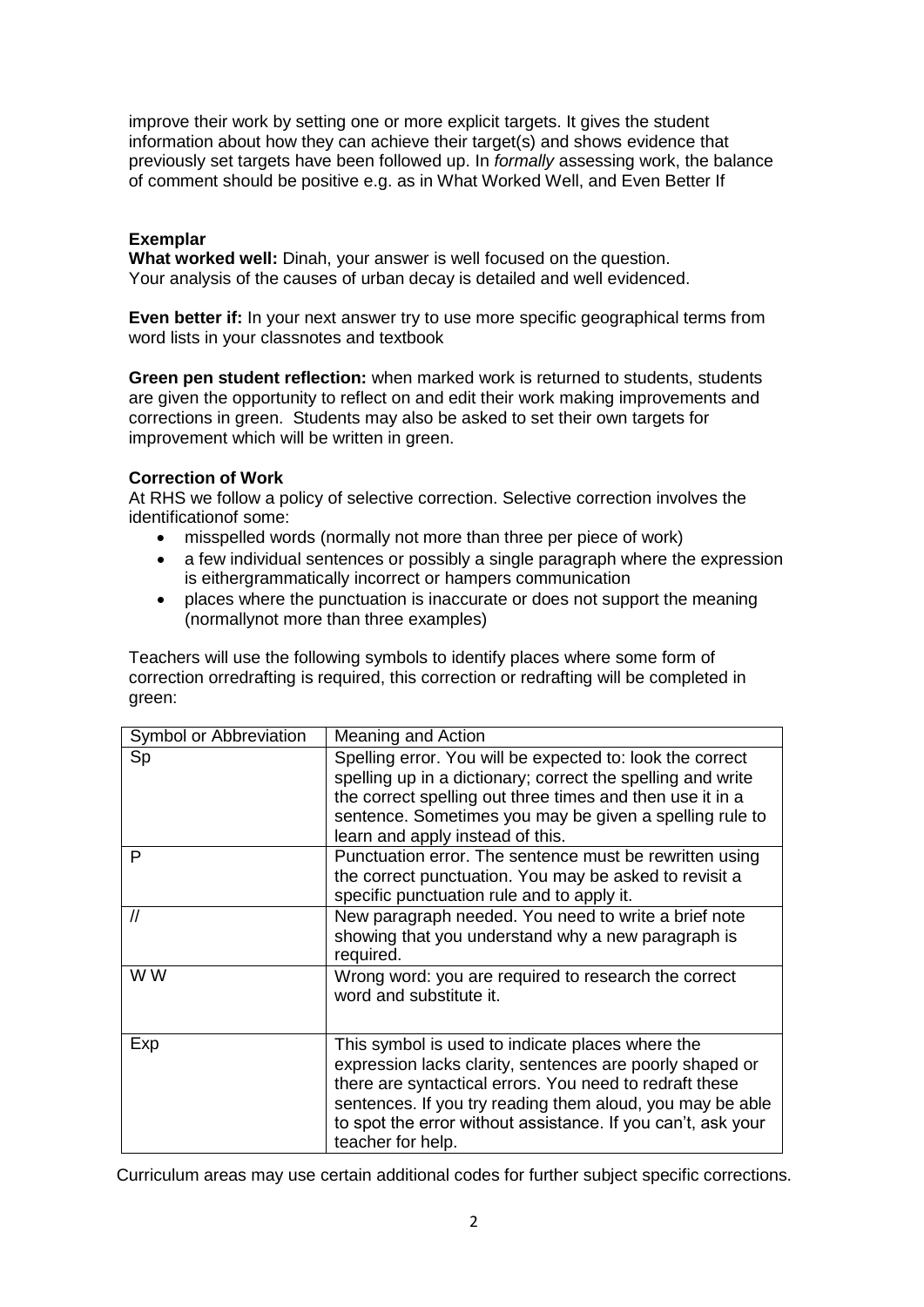#### **Frequency of Assessment and Departmental Marking Policies**

Students need prompt and regular feedback. The frequency of assessment will vary fromsubject to subject.

Students will be formally assessed in each subject at least once per term and the working at level (WAL) or grade (WAG) will be reported to parents via the student progress check.

Teachers will aim to check, mark and provide feedback on at least one other piece of work per half term for each student, in each of their classes. Curriculum areas may have their own departmental marking policies which they refer to in conjunction with the whole school policy and which will offer subject specific advice on appropriate marking for that subject area. Curriculum leaders will agree with their department staff timings for moderation and standardisation of formally assessed work.

Where work is completed digitally teaching staff will inform students of accepted means of submission of work for marking and feedback. Staff may use a variety of methods of giving feedback, for example this may be written, given verbally in class, digitally recorded via One Note for example. Students are expected to be able to refer to feedback given, so where there is regular verbal feedback given, students should receive written or recorded feedback at least once per half term from each subject teacher so that they can refer back to it easily.

Some projects may extend over a number of weeks. Staff should help students to break large projects down into smaller tasks and feedback on those (either formally or informally) prior to the submission of the final piece. Recordings or pictures may be used to document skills basedlearning as a substitute for a demonstration of those skills.

#### **Tracking**

Curriculum Leaders and subject teachers are expected to be able to discuss the progress of the students for whom they are responsible. Each member of staff is expected to keep a record (either electronic or on paper) of their assessments of students' work and to be able to use it to discuss progress and plan future learning. In addition to the data included on reports and progress checks, Curriculum Leaders may wish to keep their own departmental data bases to track student performance which may contain additional data e.g. topic tests or end of unit tests. The school uses prior attainment, GL CAT tests and a range of information from other sources e.g. FFT AspireFFT Aspire, CAT tests, 11+ scores where appropriate, SISRA data collaboration and Level 3 Value Added predictors as well as professional teacher-judgment to set and review targets for students. Student performance in the assessments and examinations that feed into progress checks and reports is assessed in relation to the target grade and where relevant their predicted grade. The results are analysed to see how different groups of students perform. The following groups are identified:

AG (Ability Band) FSM (Free School Meals) FSM Ever 6 (Free School meals in the last 6 years) PP (Pupil Premium) LAC (Looked After Children)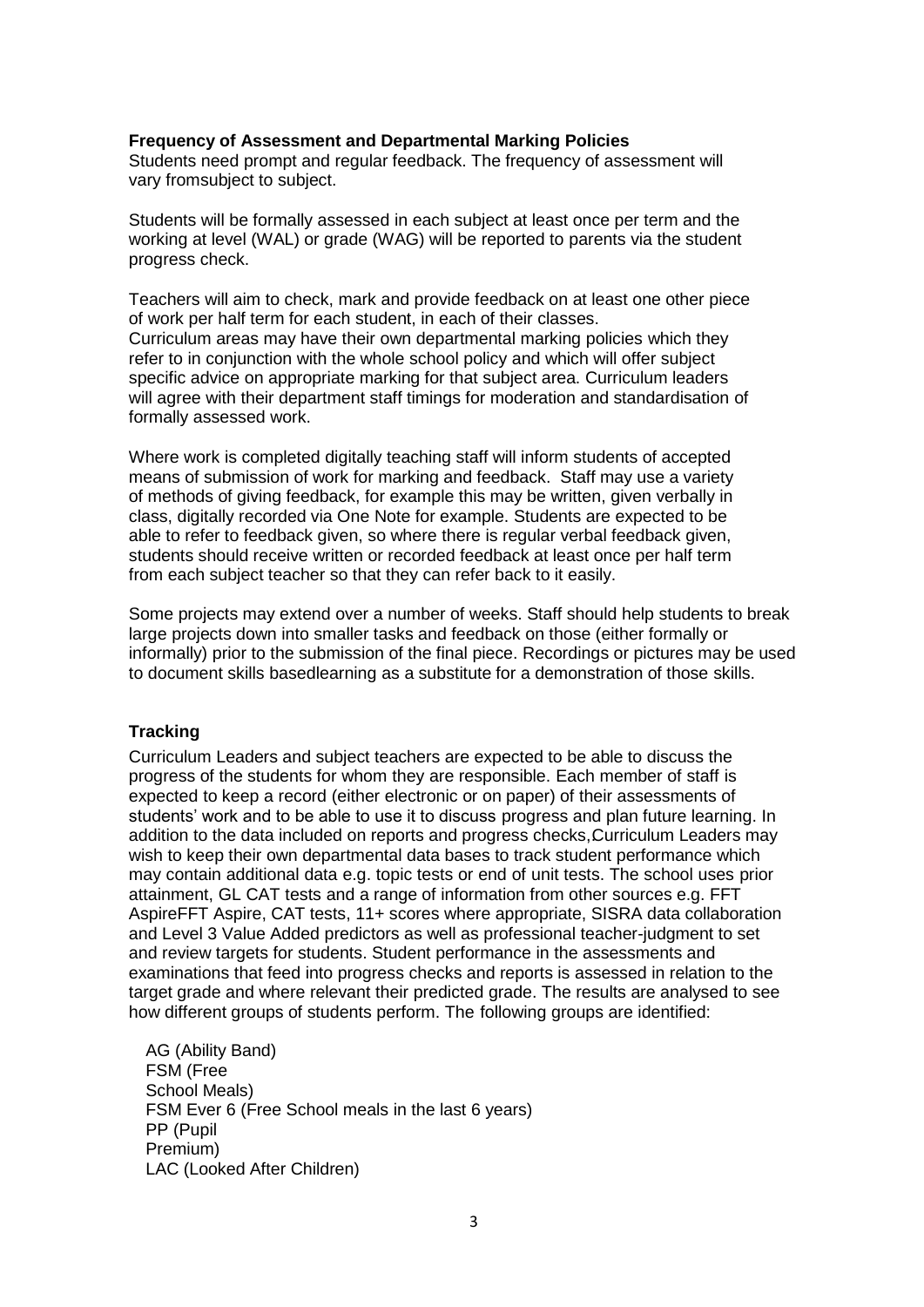SEND ( Special Educational Need/ Disability) EAL (English as an Additional Language) **Ethnicity** Year 12 joiners in Year 12/13

Assessments used for progress checks and reports must be common to the whole year group. If the work has been marked by more than one teacher, the Curriculum Leader is responsible for monitoring the work of each teacher to ensure consistency of assessment. He or she [or a teacher nominated by him/her] should sample three pieces per teacher by way of moderation and give advice about any necessary adjustments. Evidence of moderation should be visible. Curriculum Leaders are expected to discuss the results of attainment checks in departmental meetings and challenge underachievement. Departments are expected to be able to identify strategies that have successfully contributed to the raising of attainment in particular groups and have plans inplace to tackle underperformance of specific groups and individuals.

## **Targets**

A target is the end of key stage 4 or 5 grade that a student should be attempting to reach or exceed. *The target will be set using external measures as detailed above and reviewed by* the department at the beginning of the key stage and may be adjusted during the key stage. At RHS it is expected that a large majority of students will make more than expected progress over KS2-4 in the majority of their subjects. Departments must bear this in mind when target setting.

### **Target Setting for Year 7, Year 10 and Years 12 and 13**

**KS3:** based on the student's KS2 points score (Maths, English and Science), performance in abaseline test (as recorded in the first school assessment slot towards the end of the first half term in Year 7) and employing data from FFT Aspire, and GL CAT tests.

**KS4:** Based on end of KS3 points score, FFT Aspire, and teacher judgement **KS5 Year 12/13: B**ased on FFT Aspire, GCSE points score in that subject (or relevant subject), Sisra Level 3 VA predictions, and Teacher Judgement

Target grades will be shared with students and parents. Students' progress in relation to themwill be monitored.

#### **Predictions**

In addition to receiving a target a student will also be given a prediction. A prediction is an informed professional judgement of the grade or level that a student is likely to reach at the endof key stage 4 & Key stage 5, a projection based on the student's prior attainment and prior progress. Predictions will be reviewed during the key stage and may be adjusted.

#### **Reporting to Parents**

#### **Parents' Evenings**

During the academic year 2021-21 all parents' evenings will be held online, via SchoolCloud. A parents' evening will be held for each year group once a year. Parents' evenings are held between 4.30pm and 7.00pm. Times may vary slightly depending on staff availability, this will be communicated to students and parents. Staff are expected to be available during a 2h30 min period. Students are encouraged to attend parents' evenings with their parents as part of taking responsibility for their own learning. Teachers can ask students whose parents they want to see to make appointments. If a member of staff is ill or unable to attend parents' evening for some other reason, parents